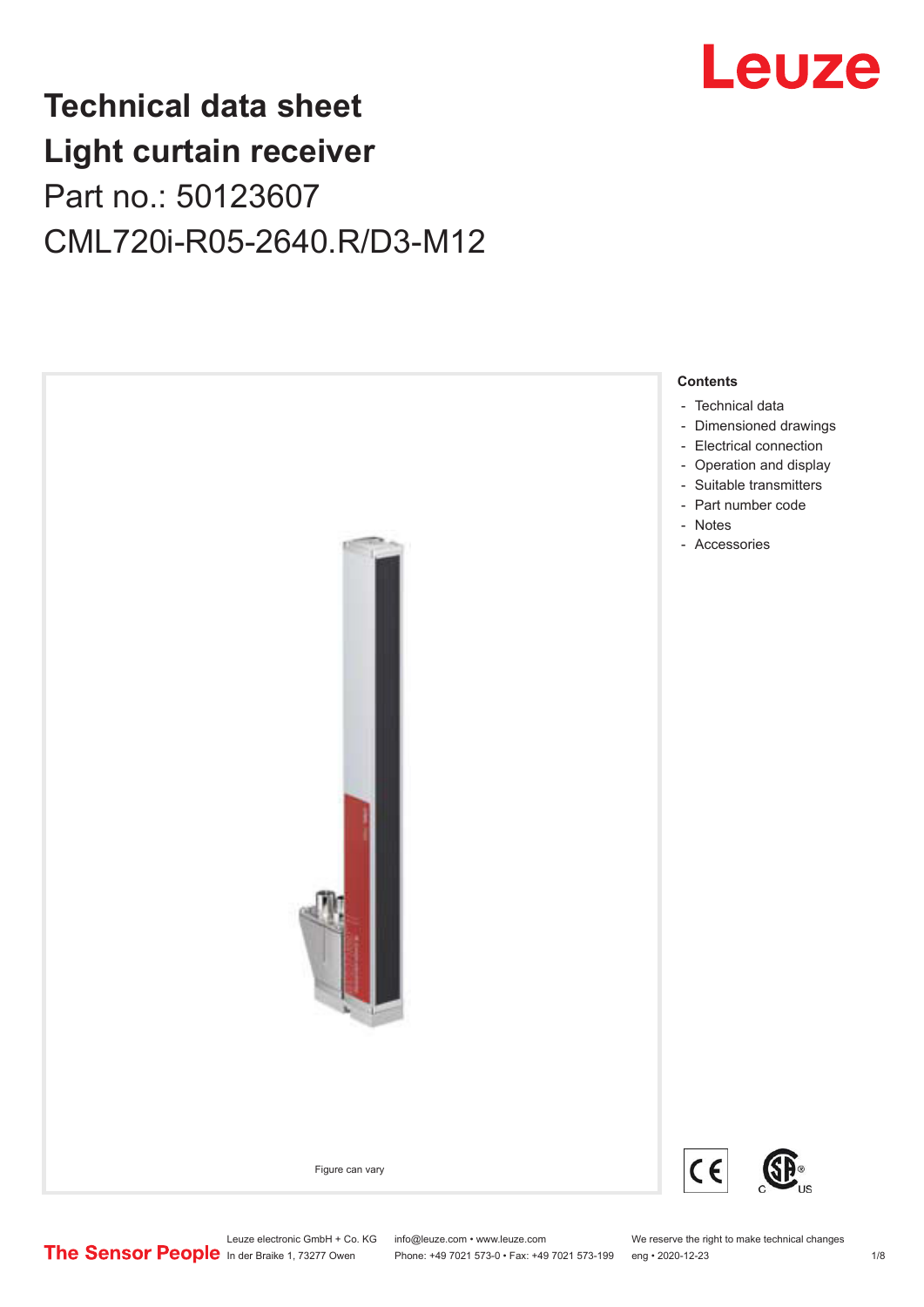### <span id="page-1-0"></span>**Technical data**

# **Leuze**

| <b>Basic data</b>                              |                                                                    |
|------------------------------------------------|--------------------------------------------------------------------|
| <b>Series</b>                                  | 720                                                                |
| <b>Operating principle</b>                     | Throughbeam principle                                              |
| Device type                                    | Receiver                                                           |
| <b>Contains</b>                                | Accessories for the use of the BT-2R1                              |
| <b>Application</b>                             | Object measurement                                                 |
| <b>Special version</b>                         |                                                                    |
| <b>Special version</b>                         | Crossed-beam scanning                                              |
|                                                | Diagonal-beam scanning                                             |
|                                                | Parallel-beam scanning                                             |
| <b>Optical data</b>                            |                                                                    |
| <b>Operating range</b>                         | Guaranteed operating range                                         |
| <b>Operating range</b>                         | 0.13.5m                                                            |
| <b>Operating range limit</b>                   | Typical operating range                                            |
| <b>Operating range limit</b>                   | 0.14.5m                                                            |
| <b>Measurement field length</b>                | 2,640 mm                                                           |
| <b>Number of beams</b>                         | 528 Piece(s)                                                       |
| Beam spacing                                   | 5 <sub>mm</sub>                                                    |
|                                                |                                                                    |
| Measurement data                               |                                                                    |
| Minimum object diameter                        | 10 mm                                                              |
| <b>Electrical data</b>                         |                                                                    |
| <b>Protective circuit</b>                      | Polarity reversal protection                                       |
|                                                | Short circuit protected                                            |
|                                                | <b>Transient protection</b>                                        |
| Performance data                               |                                                                    |
| Supply voltage U <sub>B</sub>                  | 18  30 V, DC                                                       |
| <b>Residual ripple</b>                         | 0  15 %, From U <sub>B</sub>                                       |
| <b>Open-circuit current</b>                    | 0  435 mA, The specified values refer                              |
|                                                | to the entire package consisting of trans-<br>mitter and receiver. |
| Inputs/outputs selectable                      |                                                                    |
| Output current, max.                           | 100 mA                                                             |
| Input resistance                               | $6,000 \Omega$                                                     |
| Number of inputs/outputs selectable 2 Piece(s) |                                                                    |
| Type                                           | Inputs/outputs selectable                                          |
| Voltage type, outputs                          | DC                                                                 |
| Switching voltage, outputs                     | Typ. U <sub>B</sub> / 0 V                                          |
| Switching voltage, inputs                      | high: $\geq 6V$                                                    |
|                                                | low: $\leq 4V$                                                     |
|                                                |                                                                    |
| Input/output 1                                 |                                                                    |
| Activation/disable delay                       | 1 <sub>ms</sub>                                                    |
| <b>Timing</b>                                  |                                                                    |
| <b>Cycle time</b>                              | 16.24 ms                                                           |
| Response time per beam                         | $30 \mu s$                                                         |
| <b>Interface</b>                               |                                                                    |
| Type                                           | RS 485 Modbus                                                      |
|                                                |                                                                    |
| <b>RS 485</b>                                  |                                                                    |
| <b>Function</b>                                | Process                                                            |

| <b>Service interface</b>                         |                                        |
|--------------------------------------------------|----------------------------------------|
| Type                                             | IO-Link                                |
|                                                  |                                        |
| <b>IO-Link</b>                                   |                                        |
| <b>Function</b>                                  | Configuration via software             |
|                                                  | Service                                |
| <b>Connection</b>                                |                                        |
| <b>Number of connections</b>                     | 2 Piece(s)                             |
| <b>Plug outlet</b>                               | Rear side                              |
|                                                  |                                        |
| <b>Connection 1</b><br><b>Function</b>           |                                        |
|                                                  | Configuration interface                |
|                                                  | Connection to transmitter<br>Signal IN |
|                                                  |                                        |
|                                                  | Signal OUT<br>Voltage supply           |
| <b>Type of connection</b>                        | Connector                              |
| <b>Thread size</b>                               | M <sub>12</sub>                        |
| Type                                             | Male                                   |
| <b>Material</b>                                  | Metal                                  |
| No. of pins                                      | 8-pin                                  |
| Encoding                                         | A-coded                                |
|                                                  |                                        |
| <b>Connection 2</b>                              |                                        |
| <b>Function</b>                                  | <b>BUS IN</b>                          |
|                                                  | <b>BUS OUT</b>                         |
| <b>Type of connection</b>                        | Connector                              |
| <b>Thread size</b>                               | M <sub>12</sub>                        |
| Type                                             | Female                                 |
| <b>Material</b>                                  | Metal                                  |
| No. of pins                                      | 5-pin                                  |
| Encoding                                         | B-coded                                |
|                                                  |                                        |
| <b>Mechanical data</b>                           |                                        |
| Design                                           | Cubic                                  |
| Dimension (W x H x L)<br><b>Housing material</b> | 29 mm x 35.4 mm x 2,663 mm<br>Metal    |
| <b>Metal housing</b>                             | Aluminum                               |
| Lens cover material                              | Plastic                                |
| Net weight                                       | $2,750$ g                              |
| <b>Housing color</b>                             | Silver                                 |
| <b>Type of fastening</b>                         | Groove mounting                        |
|                                                  | Via optional mounting device           |
|                                                  |                                        |
| <b>Operation and display</b>                     |                                        |
| Type of display                                  | LED                                    |
|                                                  | OLED display                           |
| <b>Number of LEDs</b>                            | 2 Piece(s)                             |
| Type of configuration                            | Software                               |
|                                                  | Teach-in                               |
| <b>Operational controls</b>                      | Membrane keyboard                      |
| <b>Environmental data</b>                        |                                        |
|                                                  |                                        |
| Ambient temperature, operation                   | $-3060 °C$                             |
| Ambient temperature, storage                     | $-40$ 70 °C                            |
|                                                  |                                        |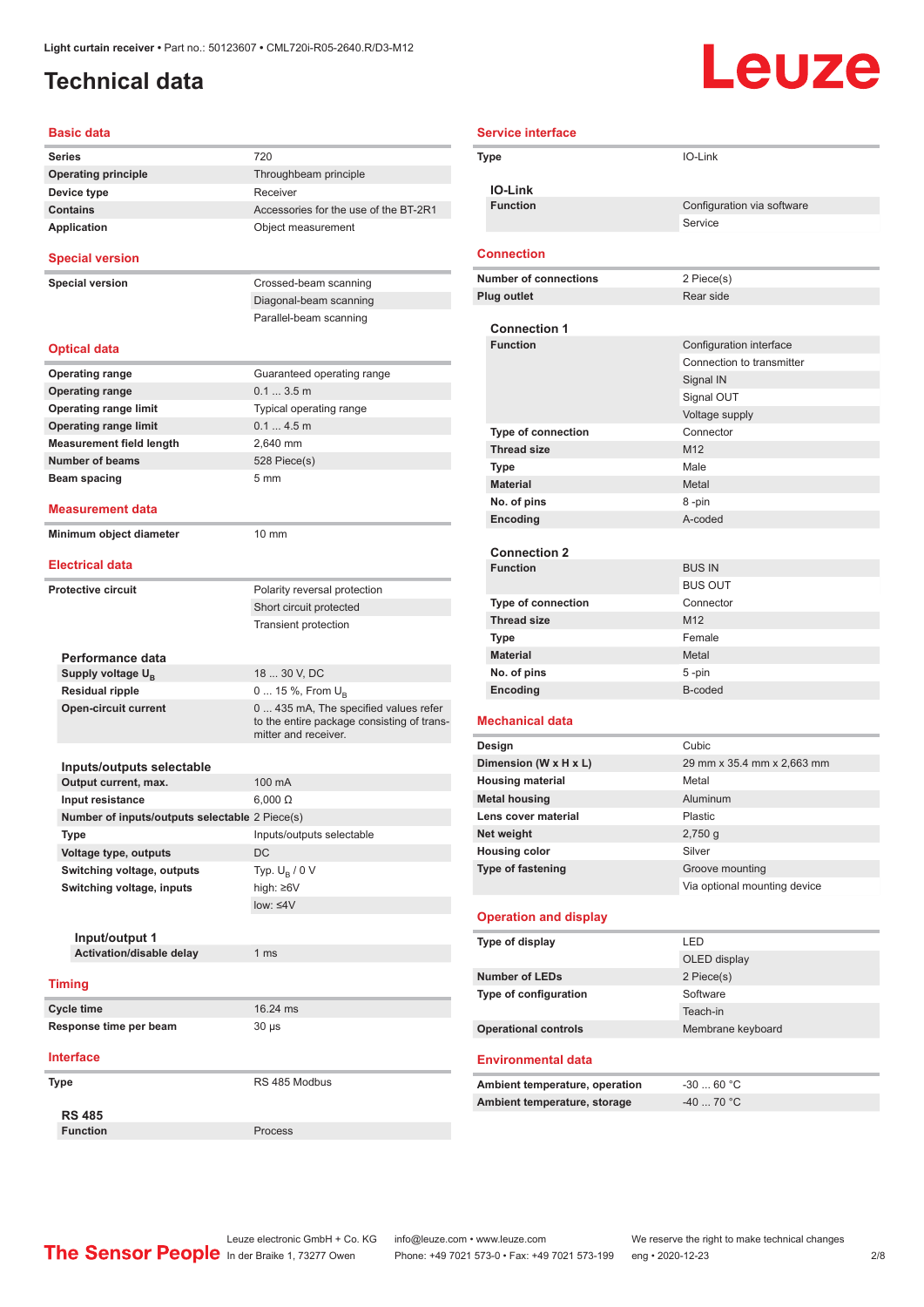### **Technical data**

## Leuze

#### **Certifications**

| Degree of protection     | IP 65         |
|--------------------------|---------------|
| <b>Protection class</b>  | Ш             |
| <b>Certifications</b>    | c CSA US      |
| <b>Standards applied</b> | IEC 60947-5-2 |
|                          |               |

#### **Classification**

| <b>Customs tariff number</b> | 90314990 |
|------------------------------|----------|
| eCl@ss 5.1.4                 | 27270910 |
| eCl@ss 8.0                   | 27270910 |
| eCl@ss 9.0                   | 27270910 |
| eCl@ss 10.0                  | 27270910 |
| eCl@ss 11.0                  | 27270910 |
| <b>ETIM 5.0</b>              | EC002549 |
| <b>ETIM 6.0</b>              | EC002549 |
| <b>ETIM 7.0</b>              | EC002549 |
|                              |          |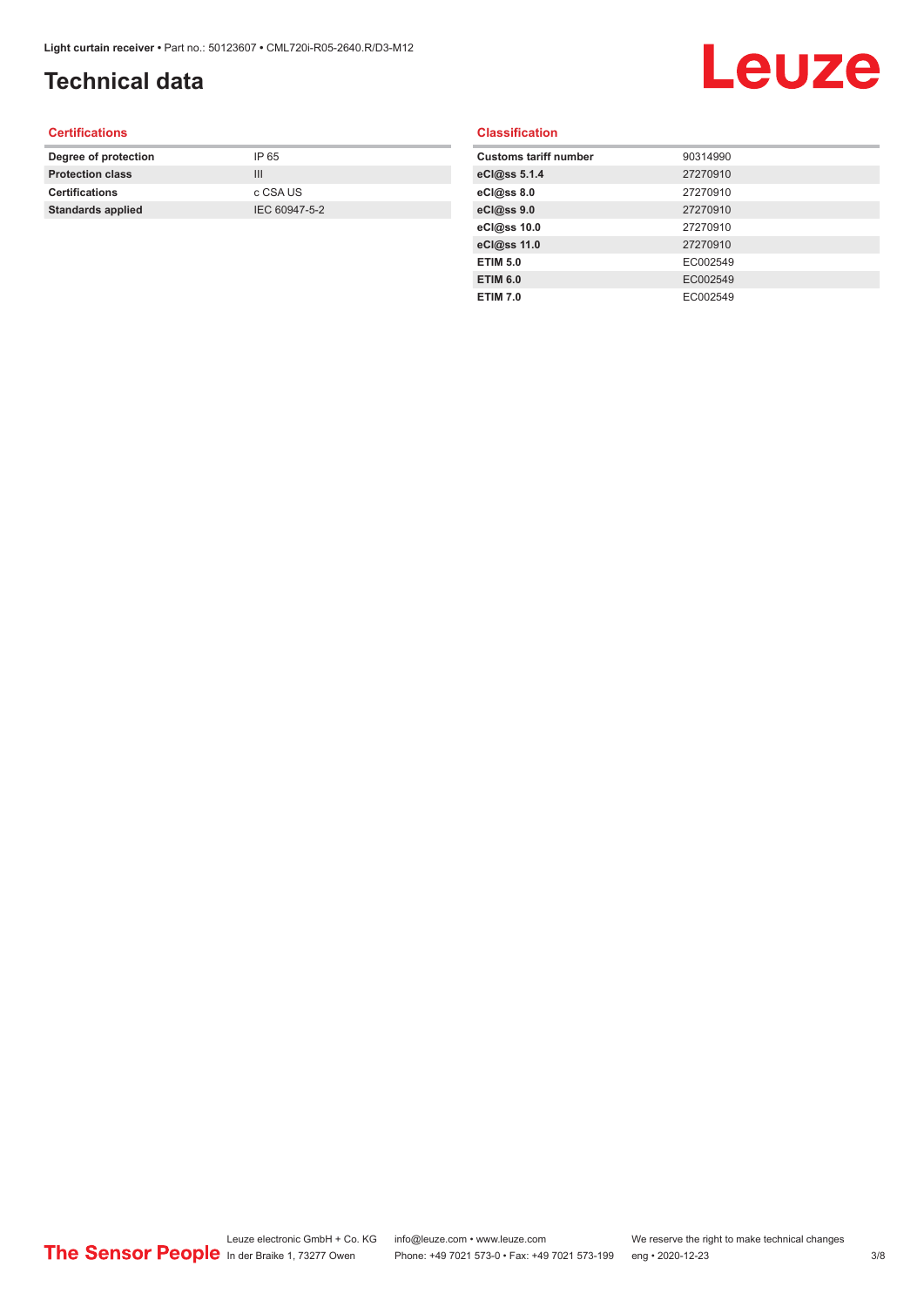#### <span id="page-3-0"></span>**Dimensioned drawings**

All dimensions in millimeters



A Beam spacing 5 mm

G Fastening groove

- B Measurement field length 2640 mm
- F M6 thread
- R Receiver
	- Y 2.5 mm

T Transmitter

**Leuze**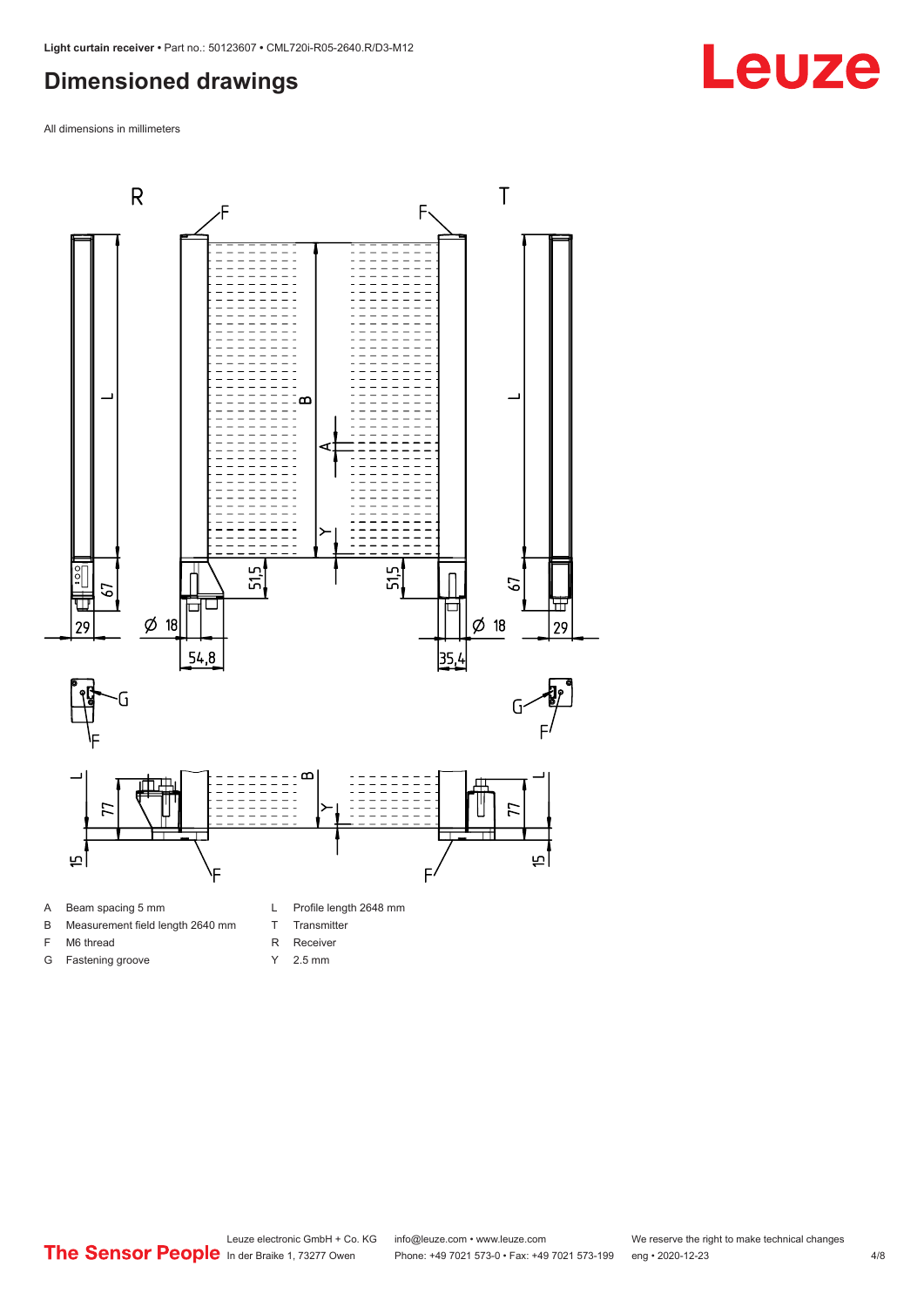#### <span id="page-4-0"></span>**Dimensioned drawings**





## **Electrical connection**

**Connection 1**

| <b>Function</b>    | Configuration interface   |
|--------------------|---------------------------|
|                    | Connection to transmitter |
|                    | Signal IN                 |
|                    | Signal OUT                |
|                    | Voltage supply            |
| Type of connection | Connector                 |
| <b>Thread size</b> | M12                       |
| <b>Type</b>        | Male                      |
| <b>Material</b>    | Metal                     |
| No. of pins        | 8-pin                     |
| Encoding           | A-coded                   |

#### **Pin Pin assignment**

| 1              | $V +$            |  |  |
|----------------|------------------|--|--|
| $\overline{2}$ | I/O <sub>1</sub> |  |  |
| 3              | <b>GND</b>       |  |  |
| $\overline{4}$ | IO-Link          |  |  |
| 5              | I/O <sub>2</sub> |  |  |
| 6              | RS 485 Tx+       |  |  |
| 7              | RS 485 Tx+       |  |  |
| 8              | <b>FE/SHIELD</b> |  |  |
|                |                  |  |  |



#### **Connection 2**

| <b>Function</b>    | <b>BUS IN</b>  |
|--------------------|----------------|
|                    | <b>BUS OUT</b> |
| Type of connection | Connector      |
| <b>Thread size</b> | M12            |
| <b>Type</b>        | Female         |
| <b>Material</b>    | Metal          |
| No. of pins        | $5$ -pin       |
| Encoding           | B-coded        |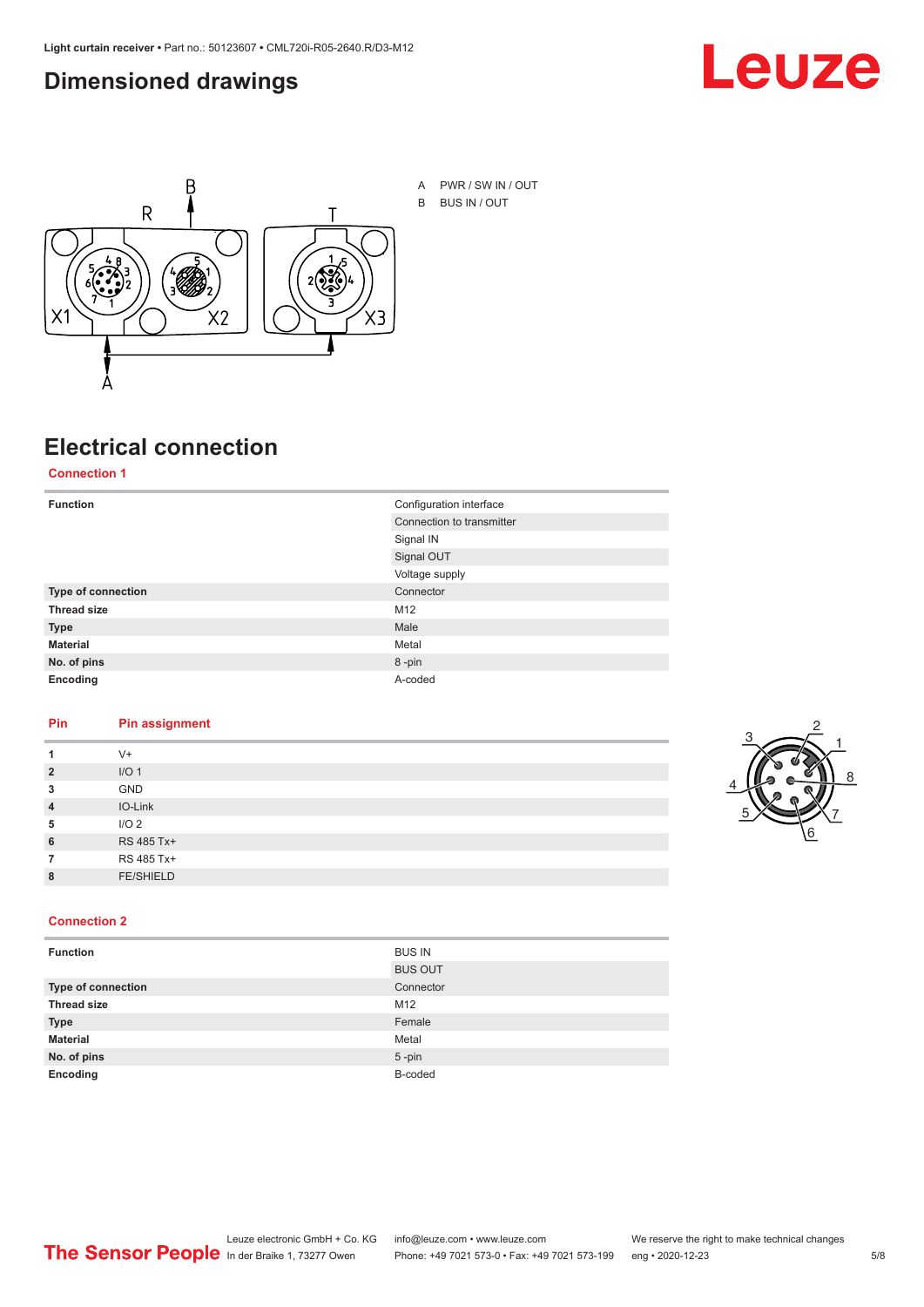### <span id="page-5-0"></span>**Electrical connection**

| Pin | Pin assignment   |  |
|-----|------------------|--|
|     | $V +$            |  |
| ຳ   | Tx-              |  |
| 3   | PB GND           |  |
|     | $Tx+$            |  |
| 5   | <b>FE/SHIELD</b> |  |

### **Operation and display**

| <b>LED</b>     | <b>Display</b>           | <b>Meaning</b>                         |
|----------------|--------------------------|----------------------------------------|
|                | Green, continuous light  | Operational readiness                  |
|                | Green, flashing          | Teach / error                          |
| $\overline{2}$ | Yellow, continuous light | Light path free, with function reserve |
|                | Yellow, flashing         | No function reserve                    |
|                | Off                      | Object detected                        |

#### **Suitable transmitters**

| Part no. | <b>Designation</b>         | <b>Article</b>               | <b>Description</b>                                                          |
|----------|----------------------------|------------------------------|-----------------------------------------------------------------------------|
| 50119481 | CML720i-T05-<br>2640.R-M12 | Light curtain<br>transmitter | Operating range: 0.1  3.5 m<br>Connection: Connector, M12, Rear side, 5-pin |

#### **Part number code**

Part designation: **CML7XXi-YZZ-AAAA.BCCCDDD-EEEFFF**

| <b>CML</b>  | <b>Operating principle</b><br>Measuring light curtain                                                                                     |
|-------------|-------------------------------------------------------------------------------------------------------------------------------------------|
| 7XXi        | <b>Series</b><br>720i: 720i series<br>730i: 730i series                                                                                   |
| Y           | Device type<br>T: transmitter<br>R: receiver                                                                                              |
| <b>ZZ</b>   | <b>Beam spacing</b><br>$05:5$ mm<br>10:10 mm<br>20:20 mm<br>40:40 mm                                                                      |
| <b>AAAA</b> | Measurement field length [mm], dependent on beam spacing                                                                                  |
| B           | Equipment<br>A: connector outlet, axial<br>R: rear connector outlet                                                                       |
| CCC         | Interface<br>L: IO-Link<br>/CN: CANopen<br>/PB: PROFIBUS<br>/PN: PROFINET<br>/CV: Analog current and voltage output<br>/D3: RS 485 Modbus |

**Leuze**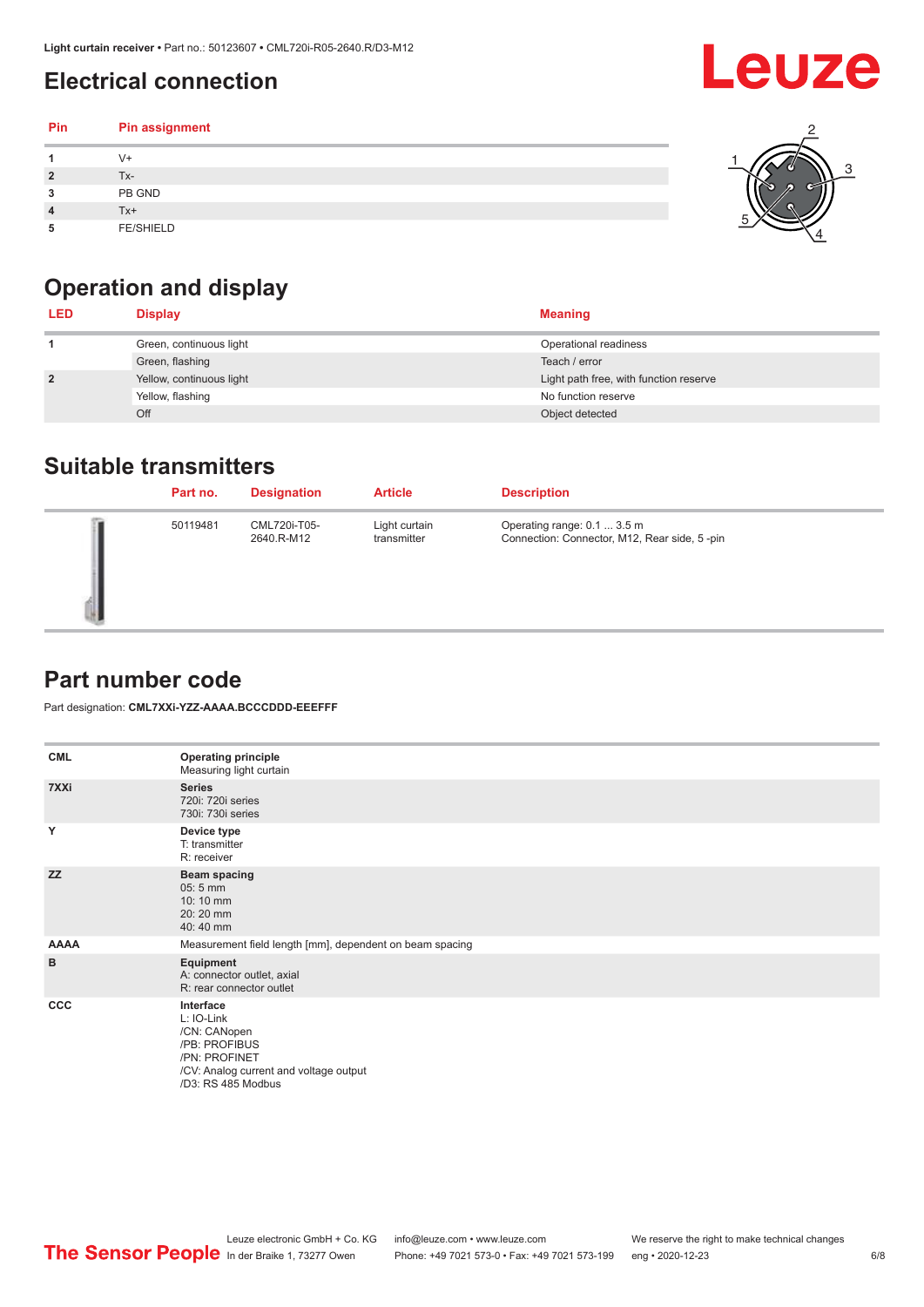#### <span id="page-6-0"></span>**Part number code**



| <b>DDD</b> | <b>Special equipment</b><br>-PS: Power Setting                                                  |
|------------|-------------------------------------------------------------------------------------------------|
| <b>EEE</b> | <b>Electrical connection</b><br>M12: M12 connector                                              |
| <b>FFF</b> | -EX: Explosion protection                                                                       |
|            |                                                                                                 |
|            | <b>Note</b>                                                                                     |
|            | $\&$ A list with all available device types can be found on the Leuze website at www.leuze.com. |

#### **Notes**

| Observe intended use!                                                                                                                                                                                                            |
|----------------------------------------------------------------------------------------------------------------------------------------------------------------------------------------------------------------------------------|
| $\%$ This product is not a safety sensor and is not intended as personnel protection.<br>$\%$ The product may only be put into operation by competent persons.<br>$\%$ Only use the product in accordance with its intended use. |
|                                                                                                                                                                                                                                  |



#### **For UL applications:**

ª For UL applications, use is only permitted in Class 2 circuits in accordance with the NEC (National Electric Code). ª These proximity switches shall be used with UL Listed Cable assemblies rated 30V, 0.5A min, in the field installation, or equivalent (categories: CYJV/ CYJV7 or PVVA/PVVA7)

#### **Accessories**

### Connection technology - Connection cables

|        | Part no. | <b>Designation</b>     | <b>Article</b>   | <b>Description</b>                                                                                                                                         |
|--------|----------|------------------------|------------------|------------------------------------------------------------------------------------------------------------------------------------------------------------|
| 2<br>W | 50132079 | KD U-M12-5A-V1-<br>050 | Connection cable | Connection 1: Connector, M12, Axial, Female, A-coded, 5-pin<br>Connection 2: Open end<br>Shielded: No<br>Cable length: 5,000 mm<br>Sheathing material: PVC |

#### Connection technology - Y distribution cables

|             |   | Part no. | <b>Designation</b>          | <b>Article</b>        | <b>Description</b>                                                                                                                                                                                                                                                                                  |
|-------------|---|----------|-----------------------------|-----------------------|-----------------------------------------------------------------------------------------------------------------------------------------------------------------------------------------------------------------------------------------------------------------------------------------------------|
| 圔<br>⋿<br>٣ | ø | 50118183 | K-Y1 M12A-5m-<br>M12A-S-PUR | Interconnection cable | Connection 1: Connector, M12, Axial, Female, A-coded, 5-pin<br>Connection 2: Connector, M12, Axial, Male, A-coded, 5-pin<br>Connection 3: Connector, M12, Axial, Female, A-coded, 8-pin<br>Shielded: Yes<br>Cable length fork 1: 5,000 mm<br>Cable length fork 2: 150 mm<br>Sheathing material: PUR |